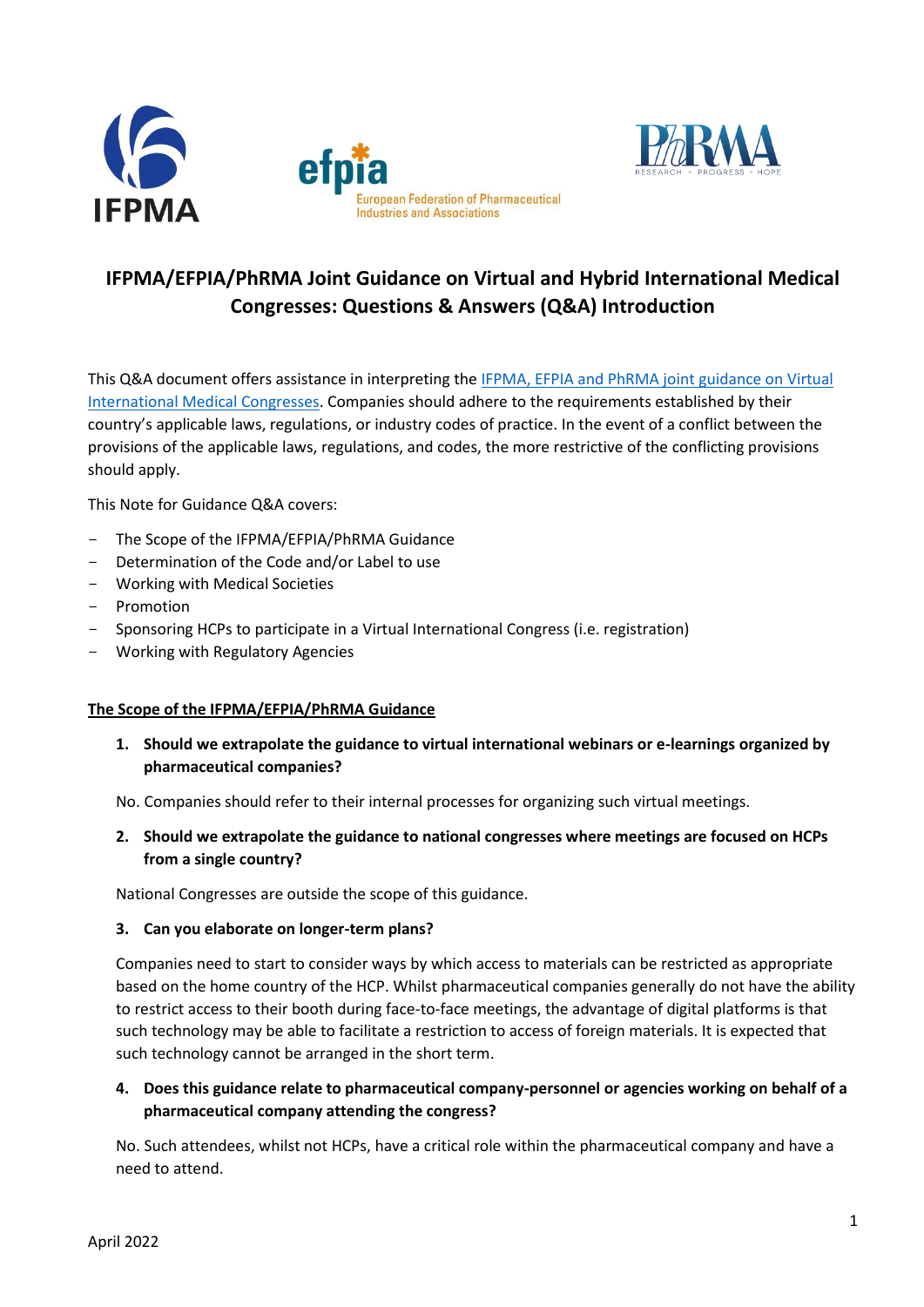



# **5. Does this Guidance relate to a company generating its own virtual symposium at the back of an International Congress where it is not included in the Congress' agenda?**

No. If not part of the official program, the company must ensure it adheres to the normal rules associated with hosting an event in the same way as a company-initiated event.

#### **6. Can a company generate its own microsite associated with the Congress?**

A company can initiate its own microsite but the following important principles should be considered:

- The congress society should explicitly offer and support this set-up.
- The company should obtain consent from the congress society that there will be a direct link from their congress platform to the company congress site (and a direct link back to the official congress platform) and that the company's microsite is an extension (and therefore still part) of the official society's congress platform.
- The company should clearly designate their site as part of the relevant virtual congress (with society's consent and ideally with congress logo) but in doing so, the company should indicate to participants that this is a company operated congress site (e.g. pop-up check-box before entering the company's own site).
- Only HCPs who have registered for the society's congress linked to the microsite can access the company's microsite and only via the official virtual congress platform.
- The company's microsite should only be accessible via the official virtual congress platform and not be searchable on the WWW.
- The company should apply dedicated terms of use for its microsite (including applicable label, disclaimers, data privacy etc.).

#### **Determination of the Code and/or Label to use**

**7. Some US congresses, such as ASCO, have many delegates coming from overseas and it may mean that there are more European delegates than US delegates. Should these congresses be considered international or European?**

Current IFPMA and EFPIA guidelines on 'Sponsoring Events' state that the location of the event should be appropriate with respect to the geographical scope of the event. As such, a European congress should be targeting mostly European HCPs and therefore should not be housed outside of Europe. Given this information and considering US medical societies, like ASCO, are primarily targeting their constituents who are based in the US, the guidance for the virtual event is that the PhRMA Code applies even if more delegates are expected from outside the US.

**8. Does the location of the server where any webinars or webcasts are hosted determine the code or label to be used? (e.g. do we need to consider US Code/label if the server is based in the US but the majority of "viewers" are based in Europe?)**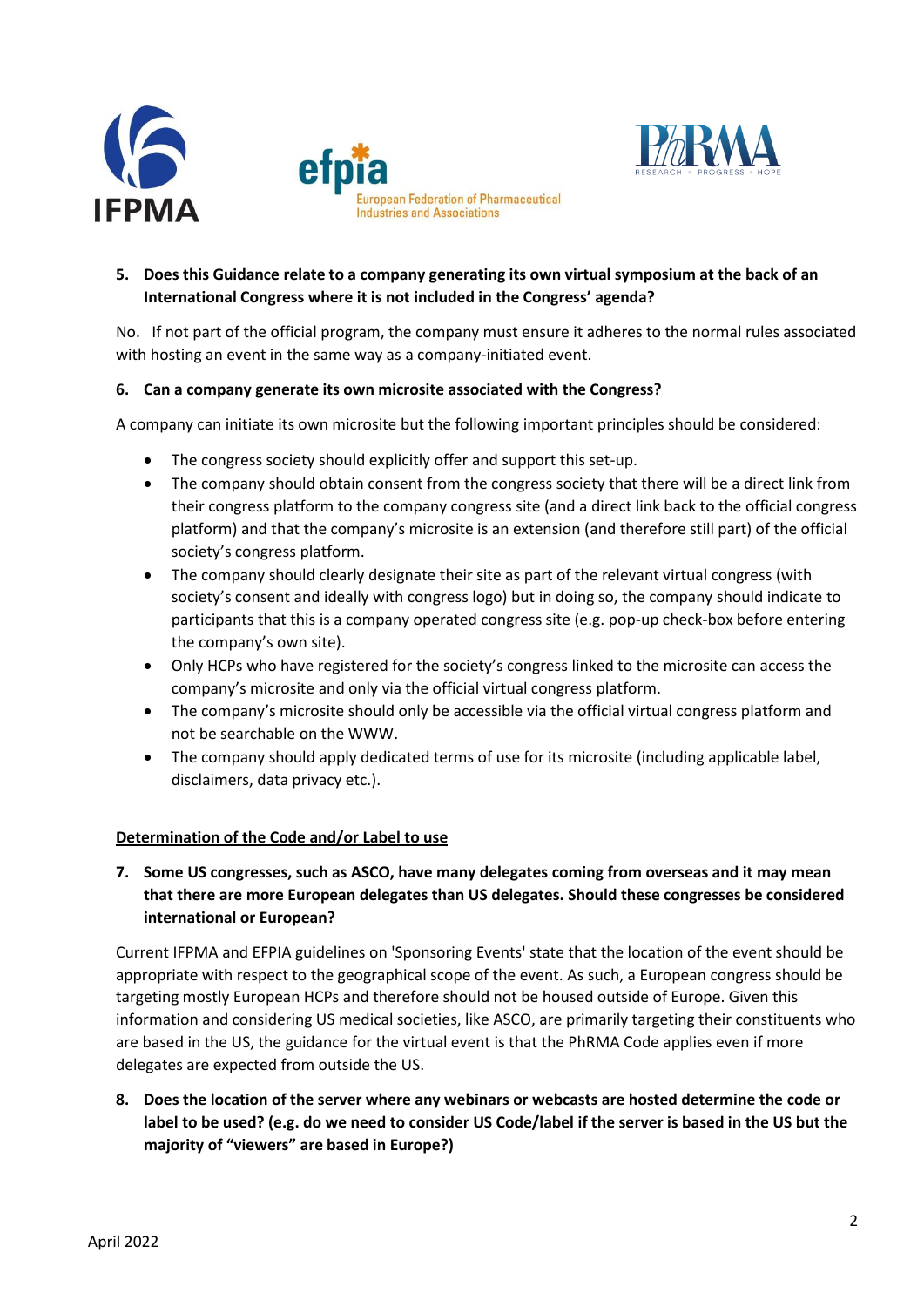



For purely international virtual congresses, the location of the server does not play a role in the selection of the code that companies will refer to in the development and review of materials. Companies should refer to the code from the region where the majority of delegates would be expected based on past experience (if no regional code, IFPMA Code applies).

# **9. The medical society states that they are following the laws of a particular country. Should we not also use the label from that country?**

Often the medical society describes their jurisdiction in relation to the commercial handling of the congress from a legal perspective rather than in relation to the scientific & medical content contained or communicated through its site. It is recommended that you engage with the medical society on the rationale for their stated jurisdiction.

Whilst you can consider this as part of your justification in using a particular label or in developing promotional materials, the medical society cannot tell the company which laws or codes to adopt in developing materials. The responsibility and accountability for this must be with the pharmaceutical company. Companies need to consider the historical delegation demographics of the congress and the regulatory status of the products. Companies will need to be able to provide upon request a document justifying their approach to the congress.

# **10. Was the approach for referring to the EU or US label aligned with regulatory authorities in countries outside of the EU and US, where some of the major medical societies have their seat (e.g. Switzerland, UK)?**

The IFPMA working group included representatives from both companies and associations including national associations. However, the guidance was not endorsed or necessarily supported by any regulatory authorities. The guidance was developed to offer companies a minimum standard to follow both from a short-term and long-term approach. Many national associations would prefer companies to restrict entry into company sections of the medical society's site. However, given the technical and complex nature of 'geofencing' this has been included in the guidance as a mid to long-term goal.

# **11. If the live (face-to-face) part of a congress only involves the speakers or congress faculty, does the jurisdiction still apply to the location of the live meeting?**

No. In such circumstances, the meeting would be treated as a completely virtual meeting and therefore the appropriate code and label will depend upon the jurisdiction of the majority of the delegates who are all attending virtually.

**12. If the company is only participating in the live (face-to-face) part of a hybrid meeting, can we select the jurisdiction based on the location of the majority of delegates attending virtually or live?** 

No. In such circumstances, the jurisdiction would be where the live meeting is taking place.

**13. If the company is only participating in the virtual part of a hybrid congress, which jurisdiction applies?**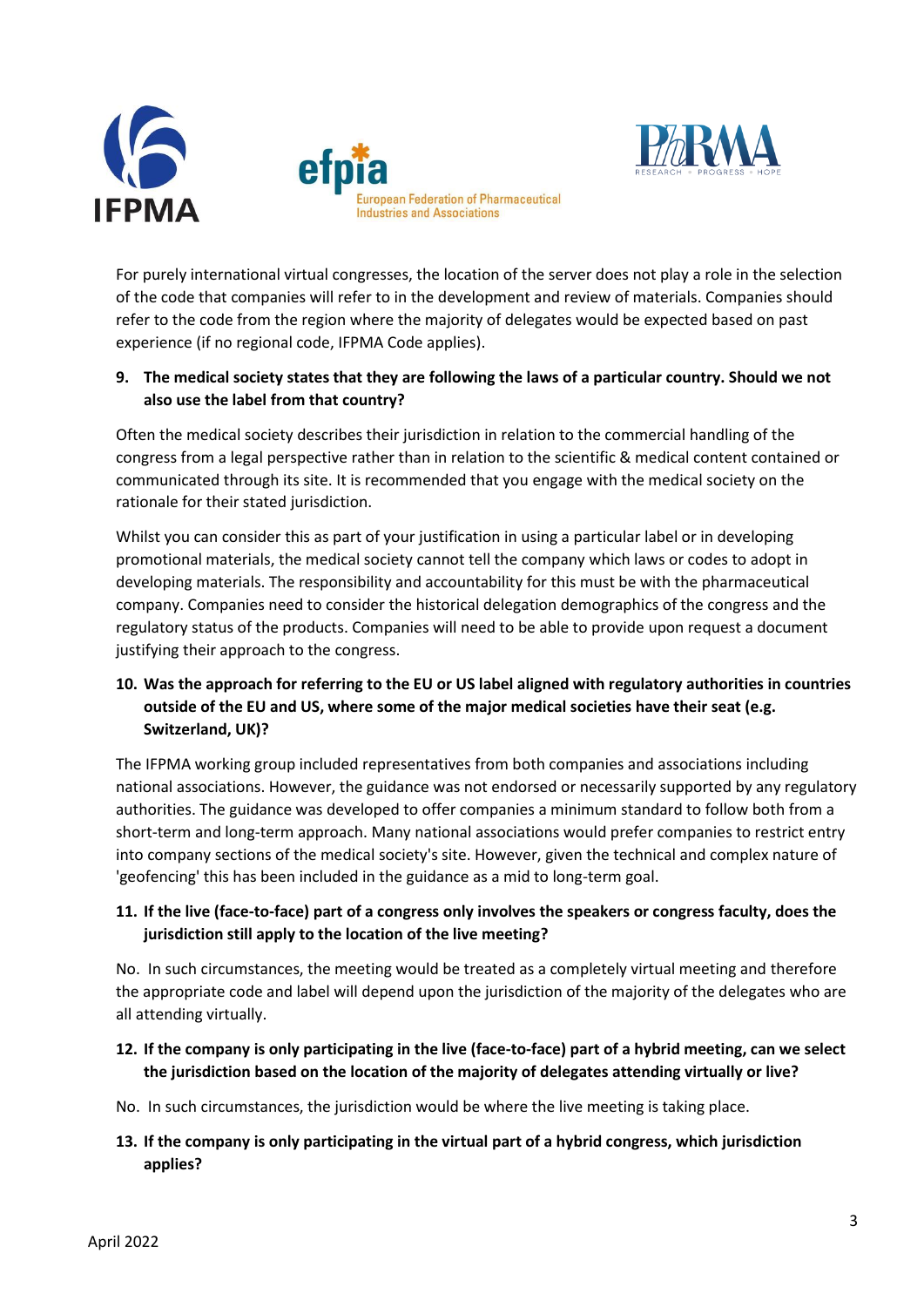



The jurisdiction would be where the live meeting is taking place.

#### **14. If presentations are running across multiple live hubs, which jurisdiction should be used?**

The jurisdiction is the country where the hub is occurring at the time zone most convenient for delegates (i.e. what would be considered a normal working day of 9am to 5pm).

#### **Working with Medical Societies**

## **15. How does our company control whether the medical society issues disclaimer(s) or the wording of the disclaimer(s)?**

Companies cannot control a medical society's disclaimer and at the time of formalizing the sponsorship, the exact wording of the disclaimer may not be available. However, companies should ensure that an appropriate disclaimer will be put in place prior to agreeing to sponsor the event or setting up a virtual booth. We suggest you contact the Industry Board of the congress, IPCAA or the medical society directly and offer some wording in line with guidance, explaining that most, if not all, pharmaceutical companies will be expecting wording towards that effect. If you cannot be assured that the relevant disclaimers will be in place by the medical society, consider whether it is appropriate to sponsor the meeting. Please note: each company should be able to develop their own specific wording for a disclaimer upon entering their dedicated company page or company organized virtual symposia within the virtual congress (e.g. virtual booth).

### **16. What are obligations to ensure privacy within the medical society is maintained? A number of medical societies are selling their detailed delegate list to sponsors. What happens if companies sponsor HCPs and register the HCPs on their behalf?**

The obligations around privacy do not differ between virtual meetings and face-to-face meetings. Companies should ensure that when registering HCPs themselves, they counsel HCPs of the terms and conditions. Companies also should check that information around privacy will be included on the congress website so that HCPs are aware of the privacy implications upon entering the site. It is the medical society's ultimate responsibility to adhere to the privacy obligations of the country they are operating in and that they are clear to the HCPs as to what they are doing with their personal information.

## **17. Is it sufficient to have a delegate click a checkbox confirming he/she is an HCP, or must the delegate provide additional information (name, country, professional affiliation, etc.)?**

When a delegate enters a company area where promotional information is provided, there should be a clear disclaimer of what is presented. To confirm a delegate is an HCP, it is sufficient to use a mechanism such as a checkbox or by clicking a confirmatory link to the company's content. Thereby he/she accepts the shared responsibility that he/she will only access what he/she is supposed to see. An additional statement through which the HCP is informed on the registration status of the product/indication is also advised.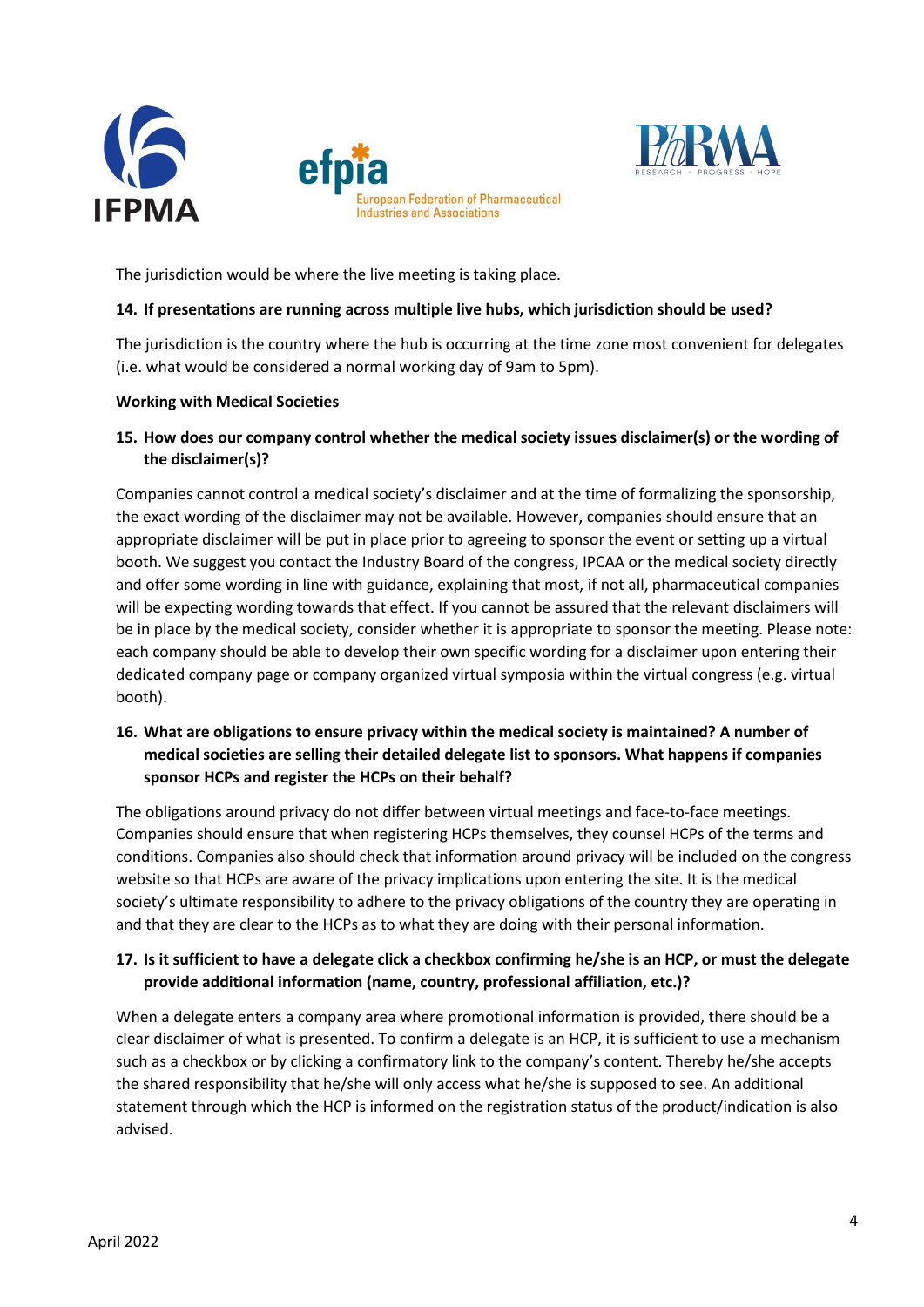





#### **Promotion**

# **18. I thought that at an International Congress level, promotion could occur if the main target audience are HCPs as it is generally accepted that some of the audience who are non-HCPs are still considered experts. Are we saying that that does not apply in a virtual setting?**

The guidance offered follows the same principles as face-to-face meetings. There are principles provided on what a company can present to HCPs or non-HCPs. Where promotion to non-HCPs is prohibited, companies having a promotional symposium must make every effort to ensure that only HCPs can attend (e.g. having a disclaimer and a pop-up box where the attendee has to confirm his/her HCP status).

## **19. Is it acceptable to use a 'chat-function' to answer HCPs' questions and can pharmaceutical companies only answer logistical questions?**

Yes. Such a chat-function should preferably be restricted to a 1:1 interaction between the HCP and the company representative. It is important, when responding to questions in a chat-function, that you determine the HCP's country of practice so that you can provide relevant information from the label of that country. You should also determine the context of the question (scientific, commercial, research etc.) so that you provide only a response to the specific request. Ideally, the company should refer the matter to the appropriate in-house expert. Please note: responses to questions in a chat-function should follow the same principles as what takes place in face-to-face congresses (e.g. functions, transparency, label etc.).

# **20. How should the virtual platform separate investigational and disease inquiries from marketed product inquiries?**

As a minimum, disclaimers should be applied. Where possible, you can ask the HCP to categorize the query (e.g. through selection of a dropdown menu) prior to responding to the question.

# **21. Can brands be mentioned before each session begins if there is no segregation for promo like a virtual booth area?**

As in face-to-face meetings, it is important to clearly indicate to the delegate what information is promotional and what is non-promotional. A medical/scientific session should not be associated with promotion of any product. When discussing brand information, you must follow the relevant code provisions for promotion.

# **22. What about color-coding scientific/promotional/'social area'?**

The use of color branding should follow the relevant country code's provision for promotional activities. For non-promotional sites/areas, branding colors should not be used to avoid the perceived promotion.

# **23. Is it acceptable to include photos of a city where the congress had planned to take place if the meeting is now fully virtual?**

As the jurisdiction could be determined to be a country different to originally planned, to avoid confusion, it is best that no photos of cities should be included in the material. The focus of any event should be the education and not the city.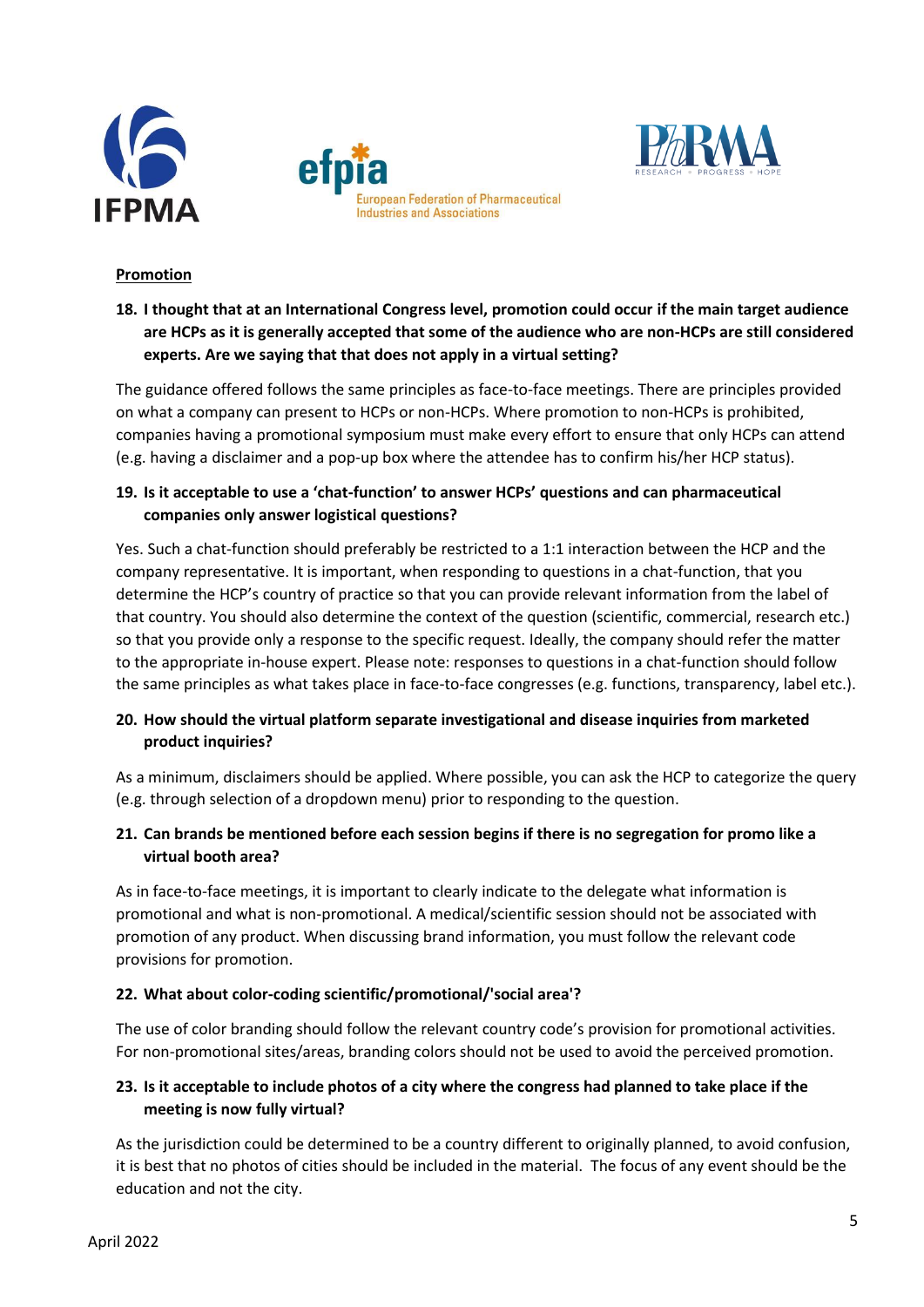





# **Sponsoring HCPs to participate in a Virtual International Congress (i.e. registration)**

**All questions around sponsoring HCPs to participate in a Virtual International Congress are subject to company policies and procedures. As basic standards for sponsoring HCPs to attend a congress are not changing, please refer to your company's policies and procedures. The following questions and answers serve as a guide only.** 

### **24. If we are sponsoring an HCP to virtually attend a congress (e.g. registration), how can we ensure the HCP is aware of the various congress disclaimers at registration?**

The onus is on the company to ensure the HCP is aware of the conditions of entering the virtual congress. Specifically, that there are elements of the site that may contain promotional messages from sponsored companies and that some information may not be applicable for his/her home country. If registering the HCP, you can include the various details of the congress in the documentation you provide at the time of formalizing the arrangement. Possible options include but are not limited to taking screenshots of the congress site (ideally with the login details) and sharing them with the HCP upfront or providing verbal/written briefing of the details to ensure awareness.

**Please note:** there will be other disclaimers for various subsections of the congress site, but HCPs will need to click and confirm their acceptance at their own discretion. You can also ensure that the medical society includes the relevant disclaimer(s) upon the HCP connecting to the congress virtually.

#### **25. Is it expected that we, as a sponsor, control the access of HCPs to virtual congresses?**

Sponsors should exercise due caution by including reminders of obligations and onus of HCP throughout the contracting stage or when providing login details that this virtual congress is intended only for the specific HCP and not others.

However, ultimately the responsibility of protecting the personal information data remains with the medical society. For this reason, it is vital that the medical society lists the appropriate disclaimers when the delegate is entering the virtual meeting site.

If the HCP shares their login details with other HCPs they do so independently from the sponsoring company and they are liable to a complaint from the medical society rather than the sponsoring company, in the same way as they are responsible themselves should they register independently of the pharmaceutical company. Companies should inform the HCP that the registration is personal and should not be forwarded to other people.

#### **26. If a company is sponsoring an HCP to virtually attend a congress, how could the company properly evidence that the HCP attended the virtual congress?**

This may be important for transparency reporting. The guidance suggested at this stage is offered only in regard to organizing communications/materials when sponsoring purely international virtual congresses.